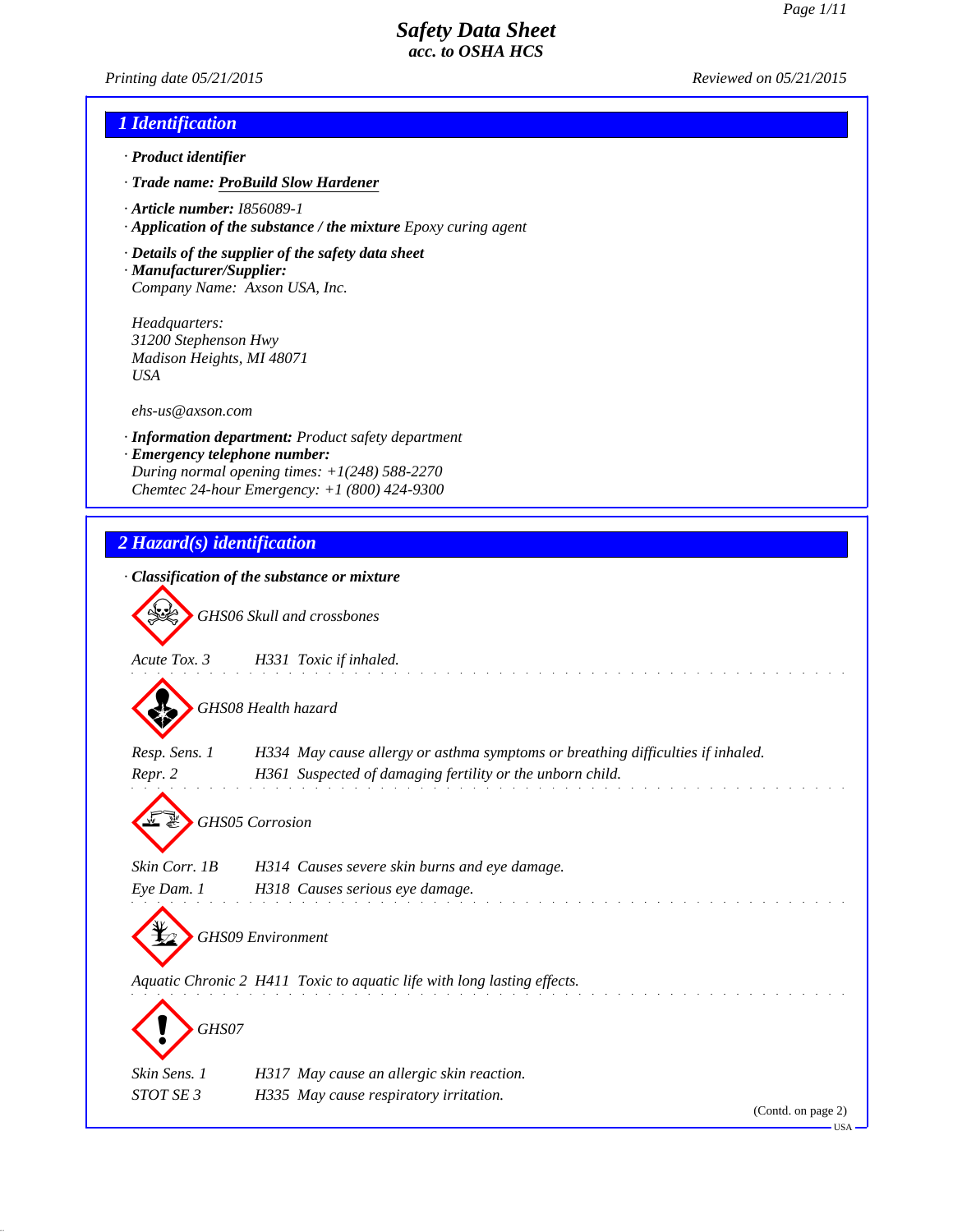*Printing date 05/21/2015 Reviewed on 05/21/2015*

#### *Trade name: ProBuild Slow Hardener*

(Contd. of page 1)

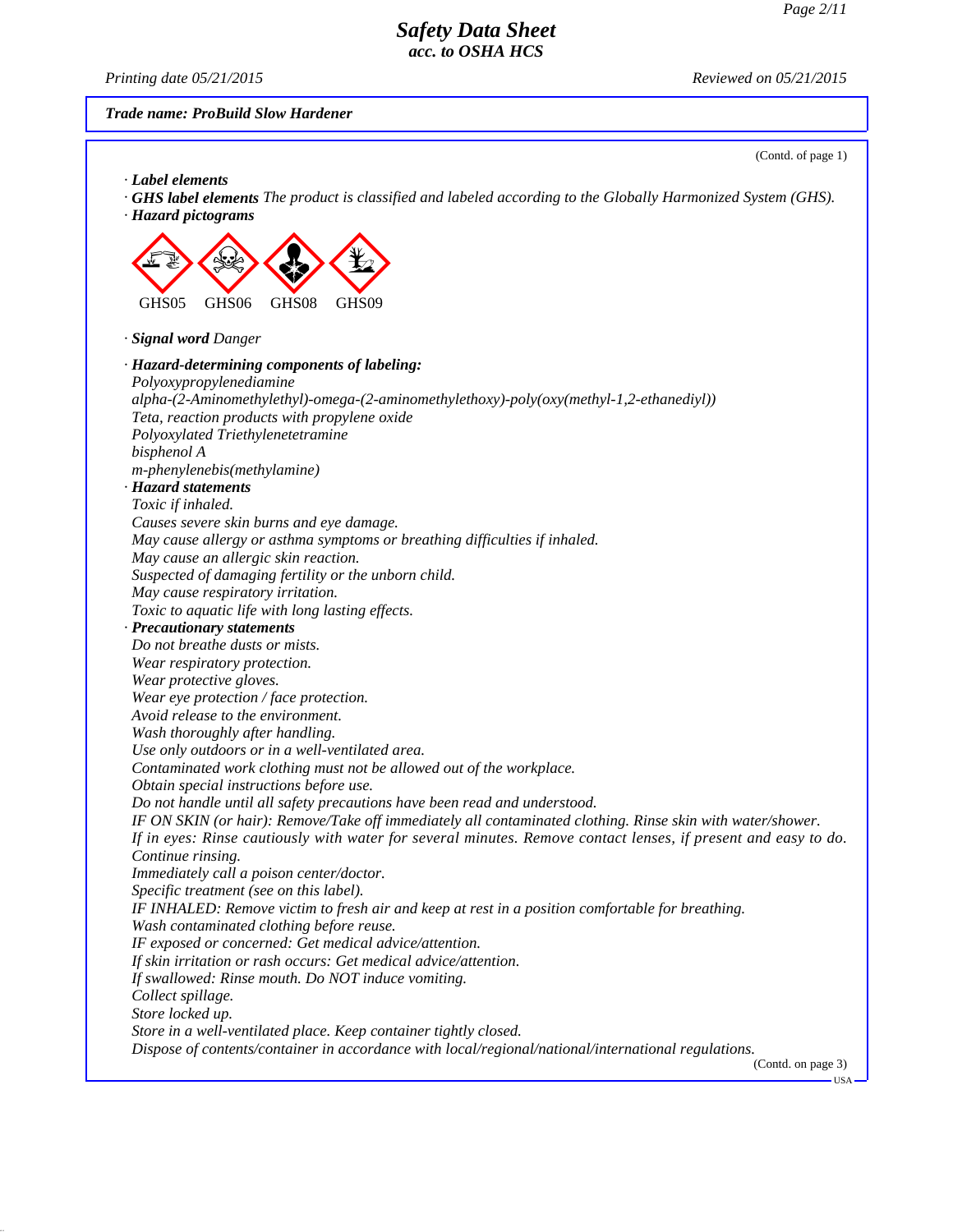*Printing date 05/21/2015 Reviewed on 05/21/2015*

*Trade name: ProBuild Slow Hardener*

(Contd. of page 2)



3  $\overline{0}$ *Fire = 1 Reactivity = 0*

*· HMIS-ratings (scale 0 - 4)*

 HEALTH FIRE  $\overline{REACTIVITY \, 0}$  *Reactivity = 0* \*4 *Health = \*4* 1 *Fire = 1*

*· Other hazards*

*· Results of PBT and vPvB assessment*

*· PBT: Not applicable.*

*· vPvB: Not applicable.*

# *3 Composition/information on ingredients*

*· Chemical characterization: Mixtures*

*· Description: Mixture of the substances listed below with nonhazardous additions.*

| · Dangerous components:                  |                                                                                                                            |              |  |  |
|------------------------------------------|----------------------------------------------------------------------------------------------------------------------------|--------------|--|--|
| $CAS: 9046-10-0$                         | Polyoxypropylenediamine<br>alpha-(2-Aminomethylethyl)-omega-(2-aminomethylethoxy)-poly(oxy(methyl-<br>$1, 2-eth an ediyl)$ | $50 - 100\%$ |  |  |
| $CAS: 98-54-4$<br>EINECS: 202-679-0      | 4-tert-butylphenol                                                                                                         | $5 - 10\%$   |  |  |
| $CAS: 26950-63-0$                        | Teta, reaction products with propylene oxide<br>Polyoxylated Triethylenetetramine                                          | $5 - 10\%$   |  |  |
| CAS: 112-24-3<br>EINECS: 203-950-6       | 3,6-diazaoctanethylenediamin                                                                                               | $1 - 5\%$    |  |  |
| $CAS: 1477-55-0$<br>EINECS: 216-032-5    | m-phenylenebis(methylamine)                                                                                                | $1 - 5\%$    |  |  |
| $CAS: 25620-58-0$<br>EINECS: 247-134-8   | trimethylhexane-1,6-diamine                                                                                                | $1 - 5\%$    |  |  |
| $CAS: 111-40-0$<br>EINECS: 203-865-4     | 2,2'-iminodiethylamine                                                                                                     | $1 - 5\%$    |  |  |
| CAS: 80-05-7<br><i>EINECS: 201-245-8</i> | bisphenol A                                                                                                                | $1 - 5\%$    |  |  |
| CAS: 84852-15-3<br>EINECS: 284-325-5     | 4-nonylphenol, branched                                                                                                    | $0.25 < l\%$ |  |  |

# *4 First-aid measures*

*· Description of first aid measures*

*· General information:*

*Immediately remove any clothing soiled by the product.*

*Remove breathing apparatus only after contaminated clothing have been completely removed. In case of irregular breathing or respiratory arrest provide artificial respiration.*

(Contd. on page 4)

 $-<sub>HSA</sub>$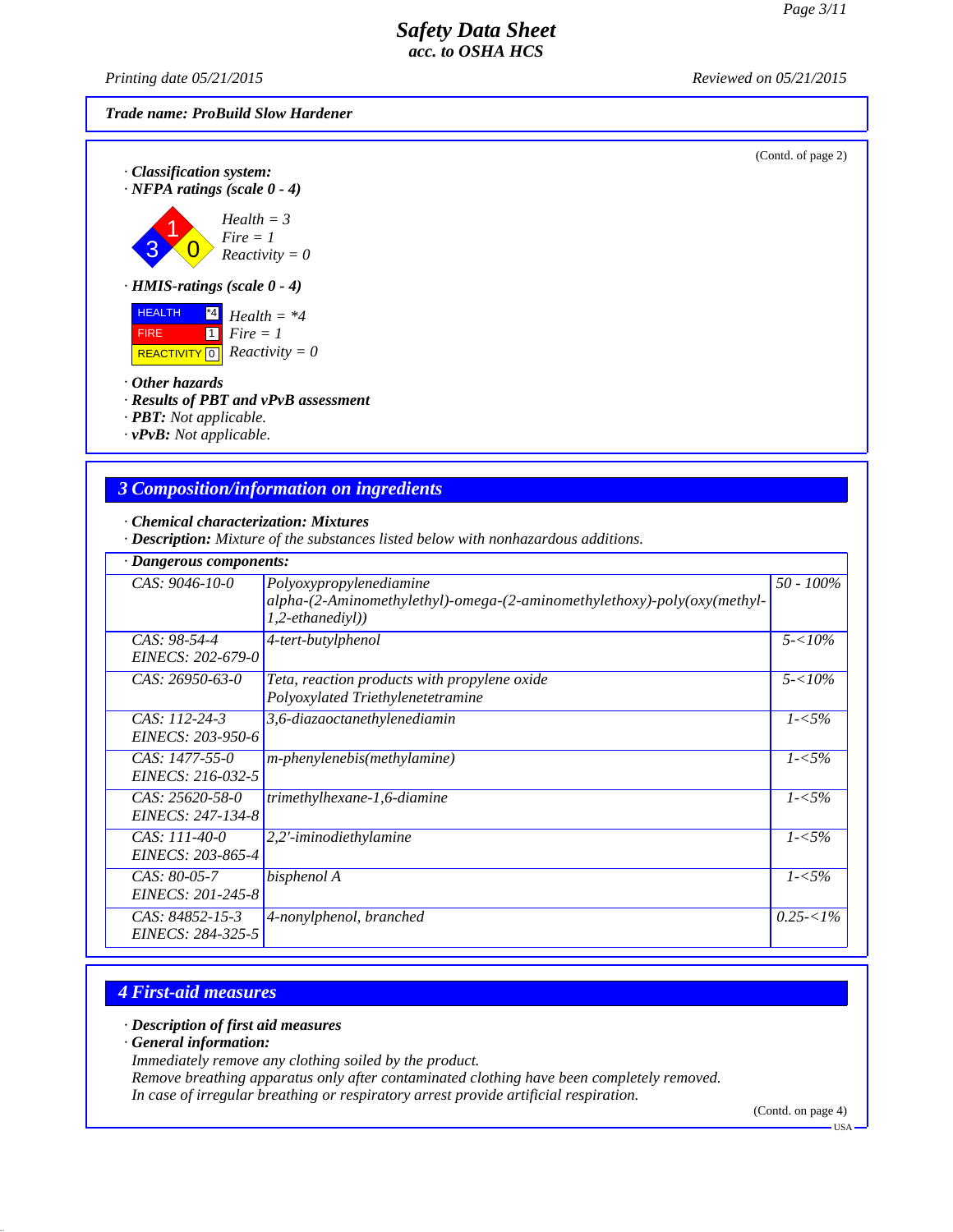*Printing date 05/21/2015 Reviewed on 05/21/2015*

#### *Trade name: ProBuild Slow Hardener*

*· After inhalation:*

*Supply fresh air or oxygen; call for doctor.*

*In case of unconsciousness place patient stably in side position for transportation.*

*· After skin contact: Immediately wash with water and soap and rinse thoroughly.*

*· After eye contact: Rinse opened eye for several minutes under running water. Then consult a doctor.*

*· After swallowing: Drink copious amounts of water and provide fresh air. Immediately call a doctor.*

*· Information for doctor:*

*· Most important symptoms and effects, both acute and delayed No further relevant information available.*

*· Indication of any immediate medical attention and special treatment needed*

*No further relevant information available.*

#### *5 Fire-fighting measures*

*· Extinguishing media*

*· Suitable extinguishing agents:*

*CO2, extinguishing powder or water spray. Fight larger fires with water spray or alcohol resistant foam.*

- *· Special hazards arising from the substance or mixture No further relevant information available.*
- *· Advice for firefighters*
- *· Protective equipment: Mouth respiratory protective device.*

### *6 Accidental release measures*

*· Personal precautions, protective equipment and emergency procedures Wear protective equipment. Keep unprotected persons away.*

*· Environmental precautions: Inform respective authorities in case of seepage into water course or sewage system. Do not allow to enter sewers/ surface or ground water.*

*· Methods and material for containment and cleaning up: Absorb with liquid-binding material (sand, diatomite, acid binders, universal binders, sawdust). Use neutralizing agent. Dispose contaminated material as waste according to item 13. Ensure adequate ventilation.*

*· Reference to other sections*

*See Section 7 for information on safe handling.*

*See Section 8 for information on personal protection equipment.*

*See Section 13 for disposal information.*

### *7 Handling and storage*

*· Handling:*

*· Precautions for safe handling*

*Ensure good ventilation/exhaustion at the workplace. Open and handle receptacle with care. Prevent formation of aerosols.*

*· Information about protection against explosions and fires: Keep respiratory protective device available.*

*· Conditions for safe storage, including any incompatibilities*

*· Storage:*

*· Requirements to be met by storerooms and receptacles: No special requirements.*

- *· Information about storage in one common storage facility: Not required.*
- *· Further information about storage conditions: Keep receptacle tightly sealed.*

(Contd. on page 5)

(Contd. of page 3)

USA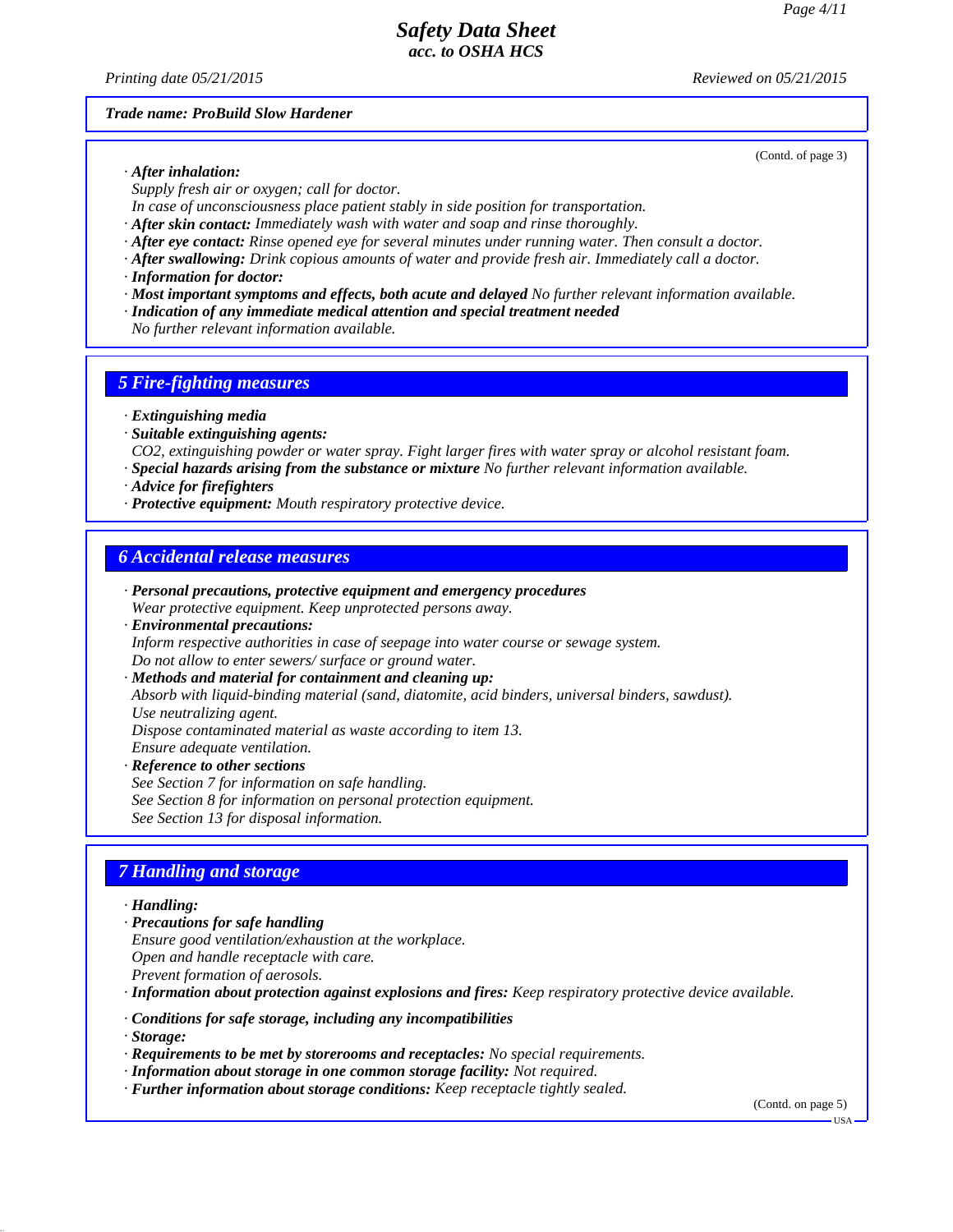(Contd. of page 4)

# *Safety Data Sheet acc. to OSHA HCS*

*Printing date 05/21/2015 Reviewed on 05/21/2015*

*Trade name: ProBuild Slow Hardener*

*· Specific end use(s) No further relevant information available.*

### *8 Exposure controls/personal protection*

*· Additional information about design of technical systems: No further data; see item 7.*

*· Control parameters*

| $\cdot$ Components with limit values that require monitoring at the workplace: |  |  |  |  |
|--------------------------------------------------------------------------------|--|--|--|--|
|                                                                                |  |  |  |  |

*112-24-3 3,6-diazaoctanethylenediamin*

*WEEL Long-term value: 6 mg/m³, 1 ppm*

*Skin 111-40-0 2,2'-iminodiethylamine*

*REL Long-term value: 4 mg/m³, 1 ppm Skin TLV Long-term value: 4.2 mg/m³, 1 ppm Skin*

*· Additional information: The lists that were valid during the creation were used as basis.*

*· Exposure controls*

- *· Personal protective equipment:*
- *· General protective and hygienic measures:*

*Keep away from foodstuffs, beverages and feed. Immediately remove all soiled and contaminated clothing. Wash hands before breaks and at the end of work. Store protective clothing separately. Avoid contact with the eyes.*

*Avoid contact with the eyes and skin.*

*· Breathing equipment:*

*In case of brief exposure or low pollution use respiratory filter device. In case of intensive or longer exposure use respiratory protective device that is independent of circulating air.*

*· Protection of hands:*



**Protective gloves** 

*The glove material has to be impermeable and resistant to the product/ the substance/ the preparation. Due to missing tests no recommendation to the glove material can be given for the product/ the preparation/ the chemical mixture.*

*Selection of the glove material on consideration of the penetration times, rates of diffusion and the degradation · Material of gloves*

*The selection of the suitable gloves does not only depend on the material, but also on further marks of quality and varies from manufacturer to manufacturer. As the product is a preparation of several substances, the resistance of the glove material can not be calculated in advance and has therefore to be checked prior to the application.*

*· Penetration time of glove material*

*The exact break through time has to be found out by the manufacturer of the protective gloves and has to be observed.*

(Contd. on page 6)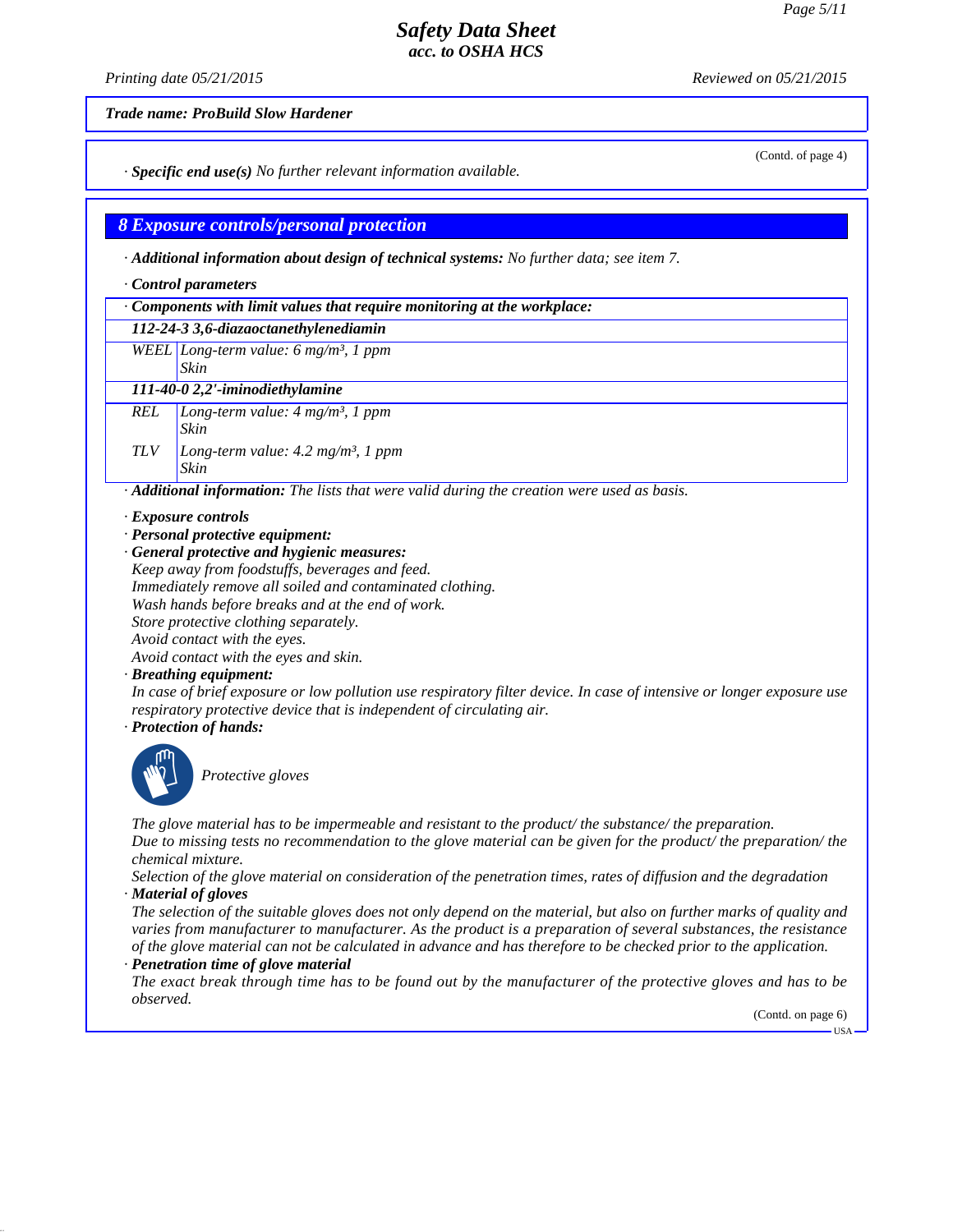(Contd. of page 5)

USA

### *Safety Data Sheet acc. to OSHA HCS*

*Printing date 05/21/2015 Reviewed on 05/21/2015*

*Trade name: ProBuild Slow Hardener*

*· Eye protection:*



`R*Tightly sealed goggles*

# *9 Physical and chemical properties · Information on basic physical and chemical properties · General Information · Appearance: Form: Liquid Color: Amber colored · Odor: Amine-like · Odour threshold: Not determined. · pH-value: Not determined. · Change in condition Melting point/Melting range: Undetermined. Boiling point/Boiling range: 230 °C (446 °F) · Flash point: 94 °C (201 °F) · Flammability (solid, gaseous): Not applicable. · Ignition temperature: 510 °C (950 °F) · Decomposition temperature: Not determined. · Auto igniting: Product is not selfigniting. · Danger of explosion: Product does not present an explosion hazard. · Explosion limits: Lower: 0.7 Vol % Upper: 5.0 Vol % · Vapor pressure: Not determined. · Density at 20 °C (68 °F): 0.96263 g/cm³ (8.033 lbs/gal) · Relative density Not determined. · Vapour density Not determined. · Evaporation rate Not determined. · Solubility in / Miscibility with Water: Not miscible or difficult to mix. · Partition coefficient (n-octanol/water): Not determined. · Viscosity: Dynamic: Not determined. Kinematic: Not determined. · Solvent content: Organic solvents: 0.0 % Solids content: 1.3 %* (Contd. on page 7)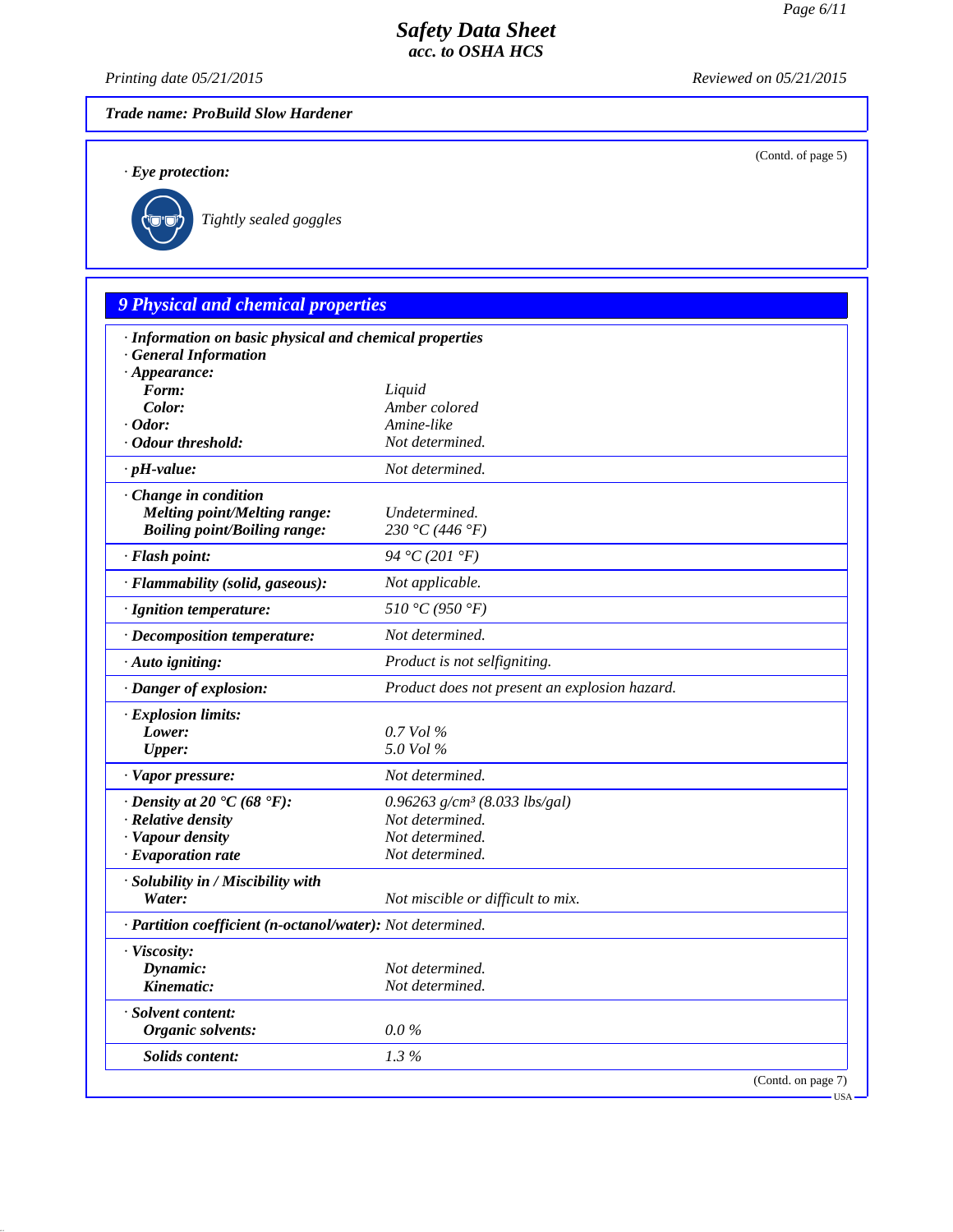(Contd. of page 6)

# *Safety Data Sheet acc. to OSHA HCS*

*Printing date 05/21/2015 Reviewed on 05/21/2015*

*Trade name: ProBuild Slow Hardener*

*· Other information No further relevant information available.*

# *10 Stability and reactivity*

*· Reactivity*

- *· Chemical stability*
- *· Thermal decomposition / conditions to be avoided: No decomposition if used according to specifications.*
- *· Possibility of hazardous reactions No dangerous reactions known.*
- *· Conditions to avoid No further relevant information available.*
- *· Incompatible materials: No further relevant information available.*
- *· Hazardous decomposition products: No dangerous decomposition products known.*

| $\cdot$ Acute toxicity: | · LD/LC50 values that are relevant for classification:                                                            |
|-------------------------|-------------------------------------------------------------------------------------------------------------------|
|                         |                                                                                                                   |
| Oral                    | $LD50$ 2880 mg/kg (rat)                                                                                           |
|                         | Dermal $LD50$ 2980 mg/kg (rabbit)                                                                                 |
|                         | 9046-10-0 Polyoxypropylenediamine                                                                                 |
|                         | alpha-(2-Aminomethylethyl)-omega-(2-aminomethylethoxy)-poly(oxy(methyl-1,2-ethanediyl))                           |
| Oral                    | LD50 2855 mg/kg (rabbit)                                                                                          |
|                         | Dermal $LD50$ 2980 mg/kg (rabbit)                                                                                 |
|                         | · Primary irritant effect:                                                                                        |
|                         | . on the skin: Strong caustic effect on skin and mucous membranes.                                                |
| $\cdot$ on the eye:     |                                                                                                                   |
|                         | Strong caustic effect.                                                                                            |
|                         | Strong irritant with the danger of severe eye injury.                                                             |
| · Sensitization:        |                                                                                                                   |
|                         | Sensitization possible through inhalation.                                                                        |
|                         | Sensitization possible through skin contact.                                                                      |
|                         | · Additional toxicological information:                                                                           |
|                         | The product shows the following dangers according to internally approved calculation methods for preparations:    |
| Toxic                   |                                                                                                                   |
| Harmful                 |                                                                                                                   |
| Corrosive               |                                                                                                                   |
| <b>Irritant</b>         |                                                                                                                   |
|                         | Swallowing will lead to a strong caustic effect on mouth and throat and to the danger of perforation of esophagus |
| and stomach.            |                                                                                                                   |
|                         | Carcinogenic categories                                                                                           |
|                         | · IARC (International Agency for Research on Cancer)                                                              |
|                         | None of the ingredients is listed.                                                                                |
|                         | · NTP (National Toxicology Program)                                                                               |
|                         | None of the ingredients is listed.                                                                                |
|                         | (Contd. on page 8)                                                                                                |
|                         |                                                                                                                   |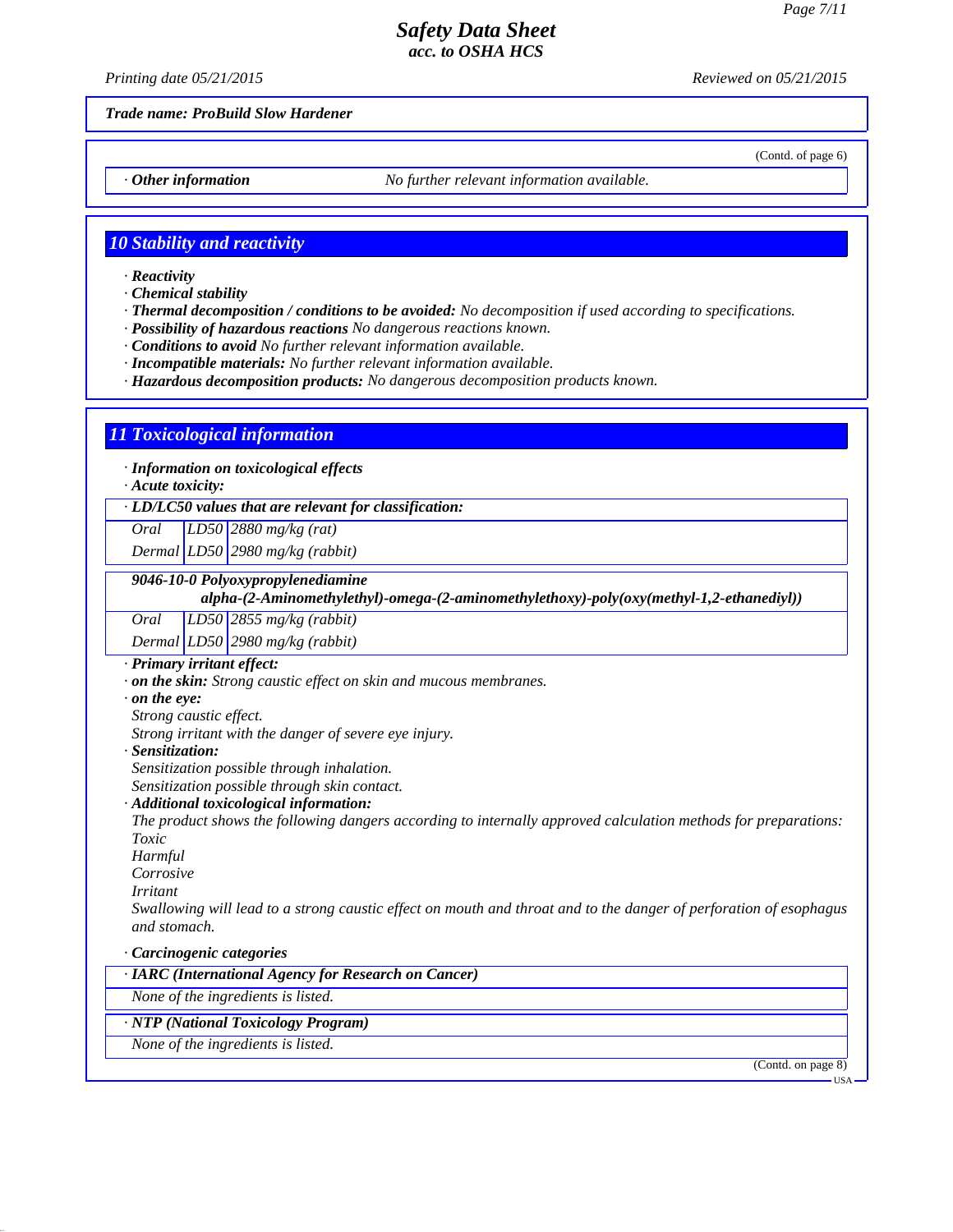*Printing date 05/21/2015 Reviewed on 05/21/2015*

*Trade name: ProBuild Slow Hardener*

(Contd. of page 7)

*· OSHA-Ca (Occupational Safety & Health Administration)*

*None of the ingredients is listed.*

# *12 Ecological information*

*· Toxicity*

*· Aquatic toxicity:*

*96 hr LC50 >220 mg/l (Fish)*

- *· Persistence and degradability No further relevant information available.*
- *· Behavior in environmental systems:*
- *· Bioaccumulative potential No further relevant information available.*
- *· Mobility in soil No further relevant information available.*
- *· Ecotoxical effects:*
- *· Remark: Toxic for fish*
- *· Additional ecological information:*
- *· General notes:*

*Water hazard class 3 (Self-assessment): extremely hazardous for water*

*Do not allow product to reach ground water, water course or sewage system, even in small quantities.*

*Must not reach bodies of water or drainage ditch undiluted or unneutralized.*

*Danger to drinking water if even extremely small quantities leak into the ground.*

*Also poisonous for fish and plankton in water bodies.*

*Toxic for aquatic organisms*

- *· Results of PBT and vPvB assessment*
- *· PBT: Not applicable.*
- *· vPvB: Not applicable.*
- *· Other adverse effects No further relevant information available.*

# *13 Disposal considerations*

- *· Waste treatment methods*
- *· Recommendation:*

*Must not be disposed of together with household garbage. Do not allow product to reach sewage system.*

- *· Uncleaned packagings:*
- *· Recommendation: Disposal must be made according to official regulations.*

| $\cdot$ UN-Number               |                                                     |
|---------------------------------|-----------------------------------------------------|
| $\cdot$ <i>DOT</i>              | NA2735                                              |
| $\cdot$ IMDG, IATA              | <i>UN2735</i>                                       |
| $\cdot$ UN proper shipping name |                                                     |
| $\cdot$ DOT                     | Amines, liquid, corrosive, n.o.s.                   |
| $\cdot$ IMDG                    | AMINES, LIQUID, CORROSIVE, N.O.S., MARINE POLLUTANT |
| $\cdot$ IATA                    | AMINES, LIQUID, CORROSIVE, N.O.S.                   |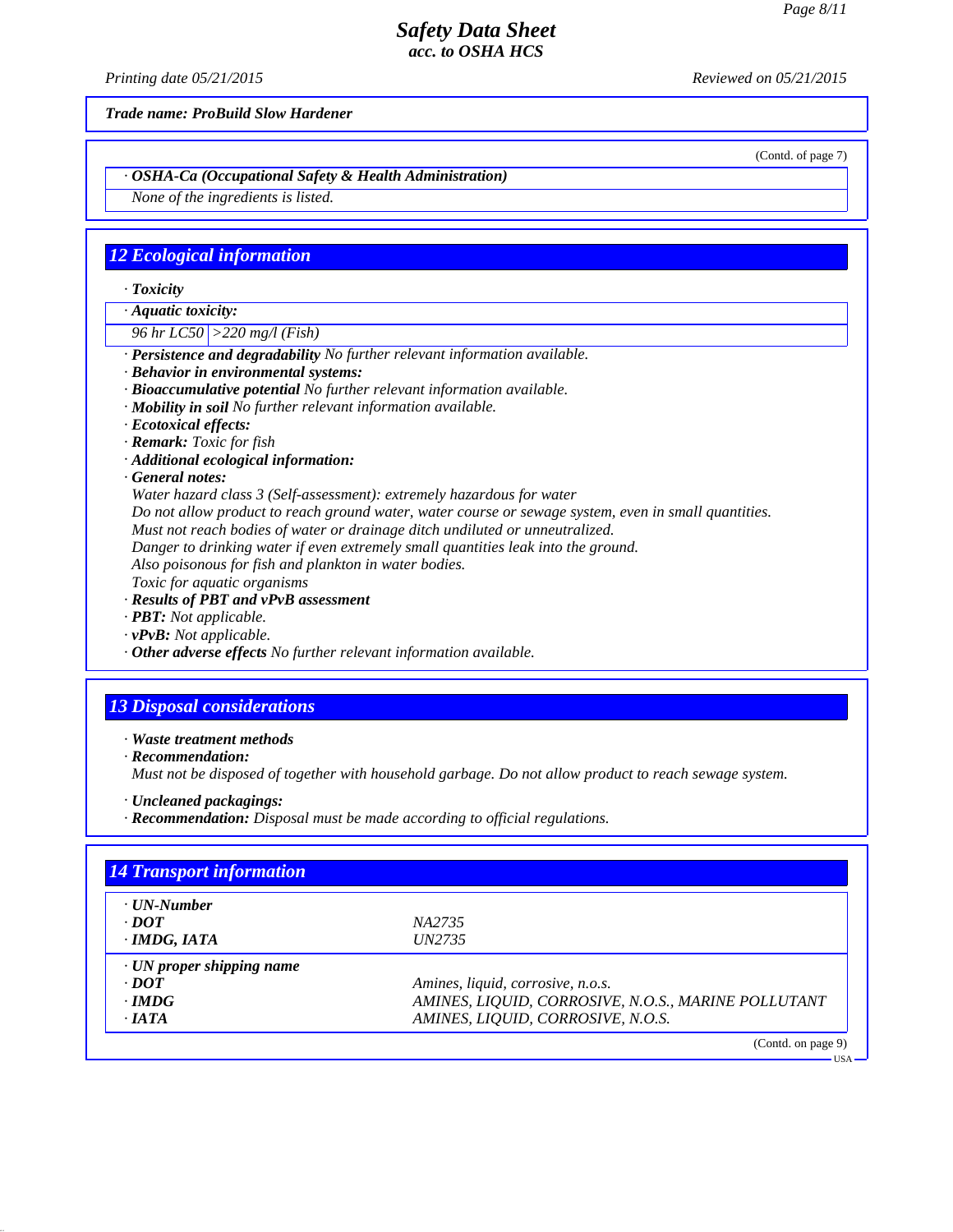*Printing date 05/21/2015 Reviewed on 05/21/2015*

*Trade name: ProBuild Slow Hardener*

|                                              | (Contd. of page 8)                                                              |
|----------------------------------------------|---------------------------------------------------------------------------------|
| $\cdot$ Transport hazard class(es)           |                                                                                 |
| $\cdot$ DOT                                  |                                                                                 |
|                                              |                                                                                 |
| $\cdot$ Class                                | 8 Corrosive substances                                                          |
| · Label                                      | 8                                                                               |
| · Packing group                              |                                                                                 |
| $\cdot$ DOT                                  | Ш                                                                               |
| · Environmental hazards:                     |                                                                                 |
| · Marine pollutant:                          | Yes                                                                             |
| · Special precautions for user               | Warning: Corrosive substances                                                   |
| · EMS Number:                                | $F-A, S-B$                                                                      |
| · Segregation groups                         | Alkalis                                                                         |
| · Transport in bulk according to Annex II of |                                                                                 |
| <b>MARPOL73/78 and the IBC Code</b>          | Not applicable.                                                                 |
| · UN "Model Regulation":                     | UN2735, Amines, liquid, corrosive, n.o.s., ENVIRONMENTALLY<br>HAZARDOUS, 8, III |

# *15 Regulatory information*

*· Safety, health and environmental regulations/legislation specific for the substance or mixture · Sara*

*· Section 355 (extremely hazardous substances):*

*None of the ingredients is listed.*

*· Section 313 (Specific toxic chemical listings):*

*80-05-7 bisphenol A*

*· TSCA (Toxic Substances Control Act):*

*All ingredients are listed.*

*· Proposition 65*

*· Chemicals known to cause cancer:*

*None of the ingredients is listed.*

*· Chemicals known to cause reproductive toxicity for females:*

*None of the ingredients is listed.*

*· Chemicals known to cause reproductive toxicity for males:*

*None of the ingredients is listed.*

*· Chemicals known to cause developmental toxicity:*

*None of the ingredients is listed.*

*· Carcinogenic categories*

*· EPA (Environmental Protection Agency)*

*None of the ingredients is listed.*

(Contd. on page 10)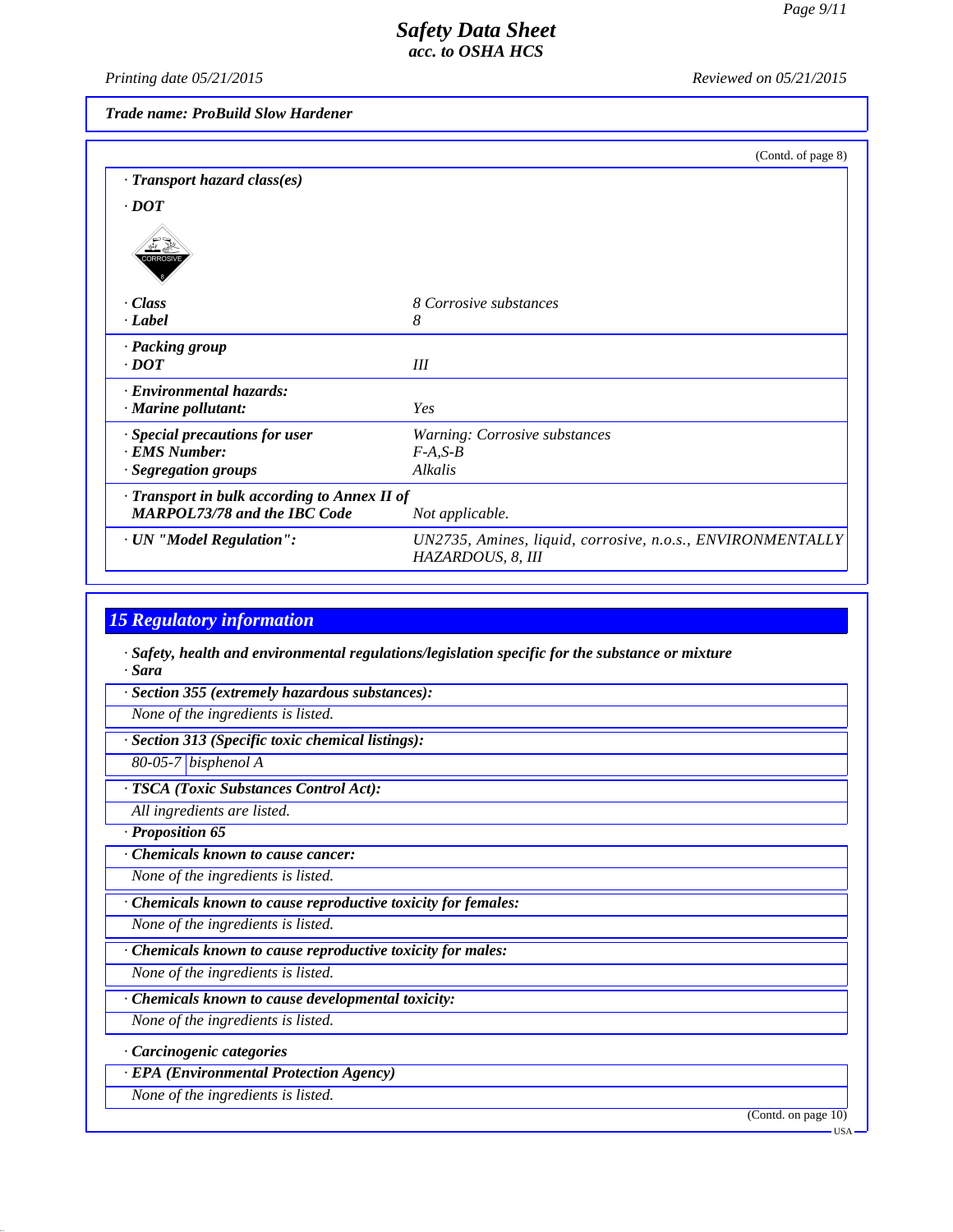*Printing date 05/21/2015 Reviewed on 05/21/2015*

*Trade name: ProBuild Slow Hardener*

(Contd. of page 9)

*· TLV (Threshold Limit Value established by ACGIH)*

*None of the ingredients is listed.*

*· NIOSH-Ca (National Institute for Occupational Safety and Health)*

*None of the ingredients is listed.*

*· GHS label elements The product is classified and labeled according to the Globally Harmonized System (GHS). · Hazard pictograms*



# *· Signal word Danger*

*· Hazard-determining components of labeling: Polyoxypropylenediamine alpha-(2-Aminomethylethyl)-omega-(2-aminomethylethoxy)-poly(oxy(methyl-1,2-ethanediyl)) Teta, reaction products with propylene oxide Polyoxylated Triethylenetetramine bisphenol A m-phenylenebis(methylamine) · Hazard statements Toxic if inhaled. Causes severe skin burns and eye damage. May cause allergy or asthma symptoms or breathing difficulties if inhaled. May cause an allergic skin reaction. Suspected of damaging fertility or the unborn child. May cause respiratory irritation. Toxic to aquatic life with long lasting effects. · Precautionary statements Do not breathe dusts or mists. Wear respiratory protection. Wear protective gloves. Wear eye protection / face protection. Avoid release to the environment. Wash thoroughly after handling. Use only outdoors or in a well-ventilated area. Contaminated work clothing must not be allowed out of the workplace. Obtain special instructions before use. Do not handle until all safety precautions have been read and understood. IF ON SKIN (or hair): Remove/Take off immediately all contaminated clothing. Rinse skin with water/shower. If in eyes: Rinse cautiously with water for several minutes. Remove contact lenses, if present and easy to do. Continue rinsing. Immediately call a poison center/doctor. Specific treatment (see on this label). IF INHALED: Remove victim to fresh air and keep at rest in a position comfortable for breathing. Wash contaminated clothing before reuse. IF exposed or concerned: Get medical advice/attention. If skin irritation or rash occurs: Get medical advice/attention. If swallowed: Rinse mouth. Do NOT induce vomiting. Collect spillage. Store locked up. Store in a well-ventilated place. Keep container tightly closed.* (Contd. on page 11)